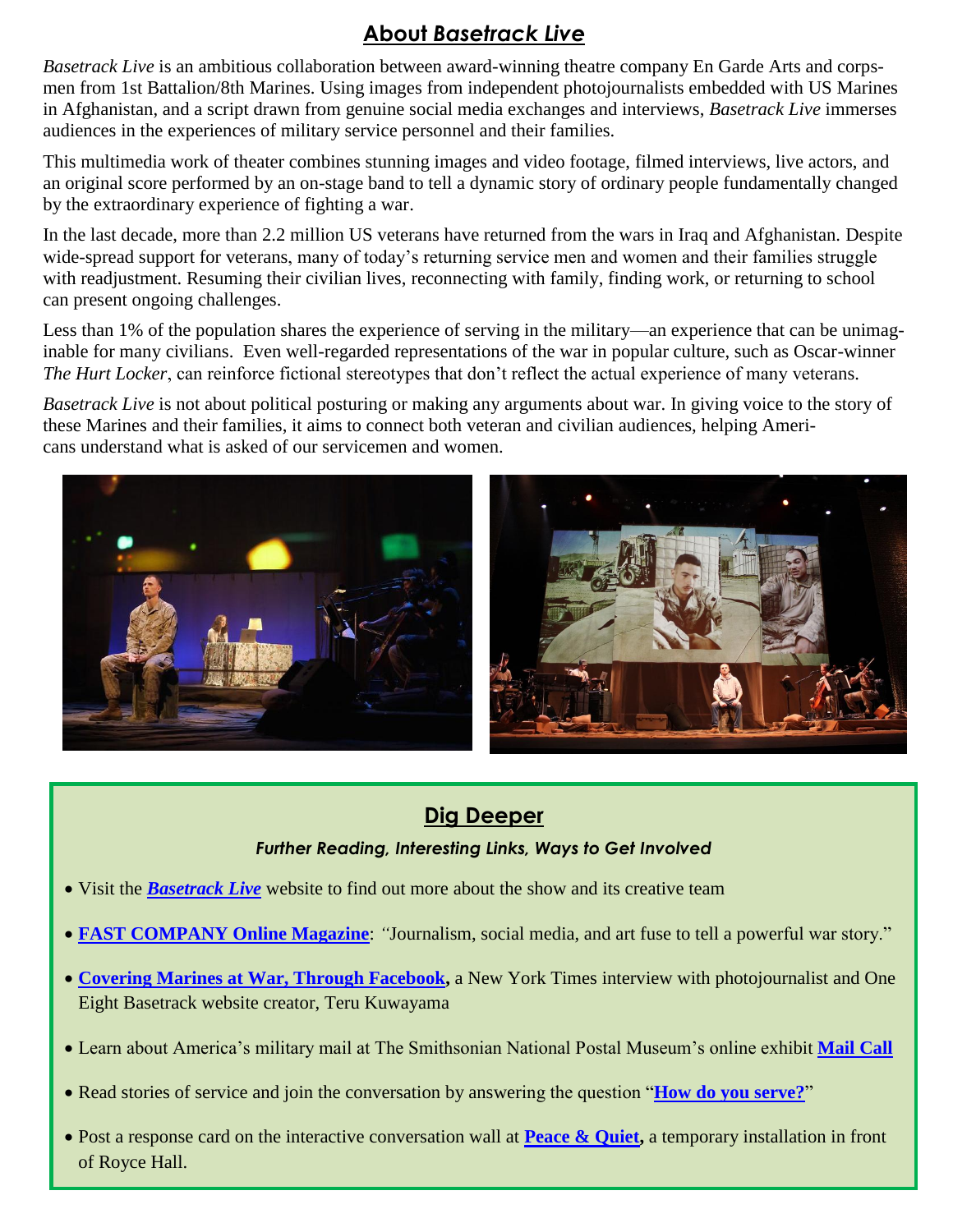# **THE BIGGER PICTURE:** *Adaptations and Connections*

*Basetrack Live* is based on the website One Eight Basetrack, which featured photographs and videos by Teru Kuwayama and fellow photojournalists Balazs Gardi and Tivadar Domaniczky. How did wartime photographs become a multimedia theater piece? It's a long journey that begins with a small but important change in military policy.

In 2010, the military lifted its ban on social media. Soldiers and journalists in war zones were able, for the first time, to post tweets, Facebook messages and Instagram photos from the front lines. With these new tools available, Teru Kuwayama wanted to experiment with new methods of reporting on the war while he and his team were embedded with The First Battalion, Eighth Marines Regiment. Using only iPhones and the Hipstamatic app, the journalists and the Marines themselves documented their experiences on deployment in Afghanistan.

Kuwayama and his team launched a website and a Facebook page to share these photos. It quickly became clear that while the photos were recording history, they were also enabling military families to keep in contact with their loved ones in a way that wasn't possible before. "We create a pipeline between 1,000 Marines working in very austere, isolated conditions in southern Afghanistan and connect them to their mothers, their fathers, their wives, their girlfriends, their husbands and their kids" Kuwayama said about the project. Soon, those families started influencing the content of the sites, posting their own photos of their Marines and sharing their homefront experiences. What started as an experiment in new media and citizen journalism had become a tool for connection and community.

Through the images, comments, and conversations chronicled on these sites, a story began to emerge—a story of ordinary families and how they were changed by the extraordinary demands of war.

Later that year, Ed Bilous, founder of Julliard's Center for Innovation in the Arts, went to a gallery exhibition of the Basetrack photos, and was inspired by the dramatic images and the personal stories they represented. He began to conceive a performance at the intersection of theatre, music, photography and social media. He and composer Michelle DiBucci developed a short workshop piece, which eventually grew, with the support of En Garde Arts and a dedicated creative team, into a full-length theatrical experience.

The creative team of *Basetrack Live* felt the story would not be complete without including the experience of these Marines as they return to their civilian lives. In addition to the photos and videos captured overseas, the team conducted hours of interviews with the Marines and their families back at home. The content of these interviews—over 500 pages of transcribed conversations—was adapted to become the production's dialog.

Even the music, written by Michelle DiBucci, reflects the experiences of these troops. "The challenge in creating the score has been trying to incorporate styles meaningful to the marines, and create a good soundscape for the show," DiBucci said. "Some parts actually use recordings from the battlefield." Every element in Basetrack Live attempts to stay true to the emotional realities of military service.

Those emotional realities have been captured and represented in an array of formats since those first iPhone pictures snapped on an Afghan battlefield. Each new version added a new perspective, a new layer of voices and responses, a new way to connect, but each iteration had the same goal: to set aside sensationalism and politics and make the huge, impersonal concept of war knowable on a personal level.

**Basetrack was designed as a work of journalism, but I think the methods can be brought to a wider audience and a deeper level of meaning can be drawn from it, if it's reorganized as a work of art.**

*-Ed Bilious* Basetrack Live *Creator*

#### **DISCUSSION TOPICS**

Does communicating with a loved one online feel different than being with them in person? How?

Do you think online communities or groups can create real and meaningful connections? Why or why not?

Adaptations can be used to tell a compelling story in more accessible ways. Most famously, books are often adapted into movies. Can you think of some other examples?

What do you think is the most challenging part of adapting a story out of one format and into another?

Has social media influenced the way you get information or the way you think about the news?

What do you think citizen journalism is? How is it different from professional journalism?

Should everyone be able to 'report' on their experiences? Why or why not?

**You constantly hear these lamentations about the death of journalism. It doesn't look like that to me. It looks like the birth of journalism. Just because you didn't study journalism, [that] doesn't disqualify you as a genuine voice***.*

*-Teru Kuwayama*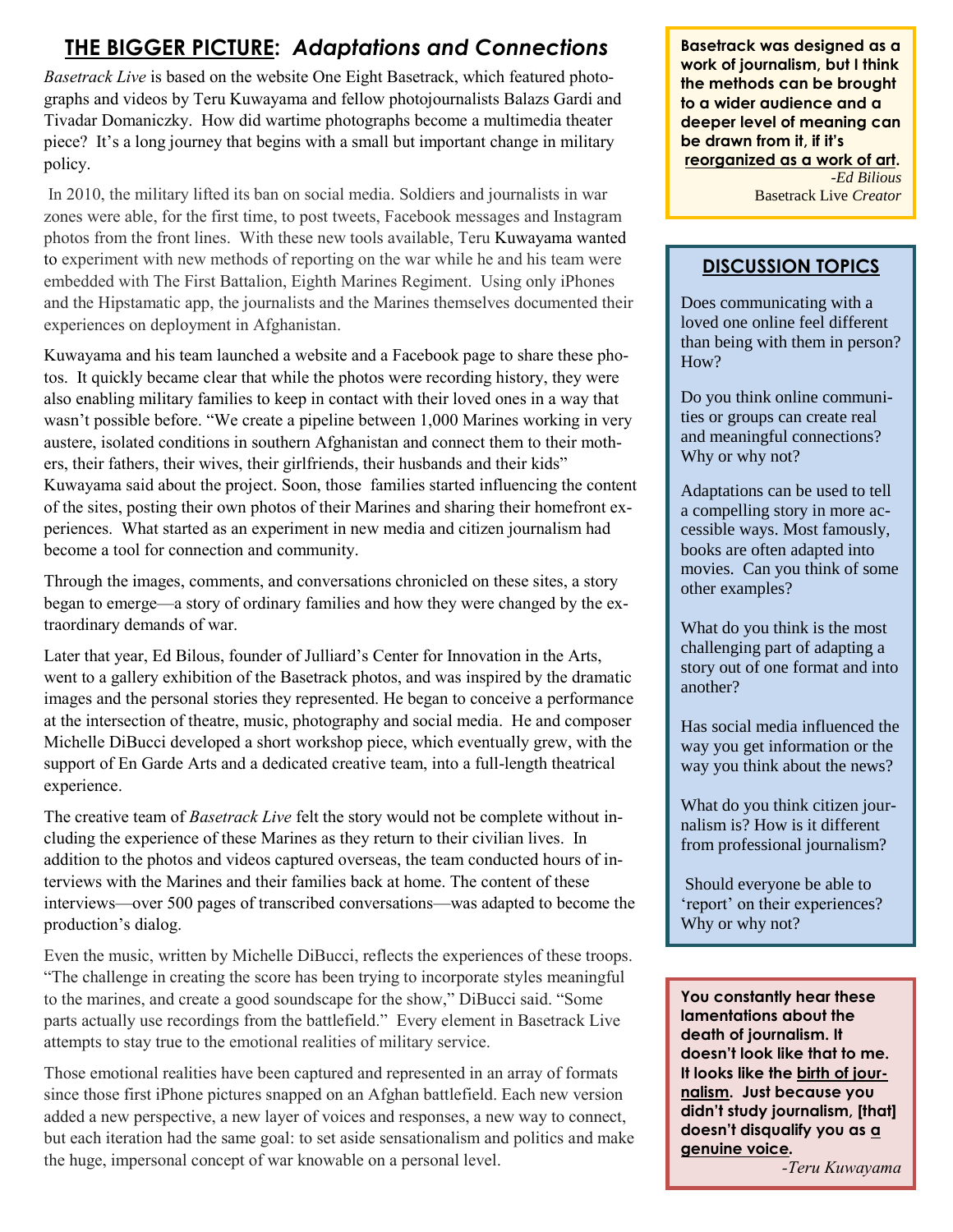## **INTERVIEW WITH TYLER LA MARR**

Actor Tyler La Marr plays Marine AJ Czubai in *Basetrack Live*. Tyler was a Sergeant in the Marine Corps until 2010 and has served two tours in Iraq. Tyler was born in Washington State and spent most of his life there until he joined the Marines after high school. He began pursuing his acting career in 2009 while still in the Marines by taking classes and acting in multiple independent films in the Maryland area. After finishing his contract in the Corps he headed to New York City for some formal training and earned his BA in Theater Performance from Marymount Manhattan College. He is also the co-founder of the Society of Artistic Veterans based in NYC. We asked him about his work on the play, and how his military experience informs his art.

#### **What were your first feelings about being involved with** *Basetrack Live***? Have they changed?**

The first draft of the script was great for what it was, a collaboration of stories from one particular Marine and his ex-wife. It has since been shaped into this inside look at the humanity of war through the first-hand accounts of veterans and their families. I feel it's truly become a show that accurately portrays the message of these Marines and their families, using theater as a vehicle to do so.

It's been a very interesting experience for me personally because I have had the opportunity to see how passionately people have connected with this show. We have had multiple people in our talkbacks after performances express their gratitude for balancing the story equally between the veteran's experience and the family's experience.

#### **Your character, and all of the dialogue, is based on actual experiences shared through the Basetrack online community and in interviews. As an actor, did that change how you approached the role?**

This is the first verbatim (interview-based) play I've worked on as an actor. It has been an adjustment. With a fictional character there is a process to giving life to said character, reading through the play many times, and mining every bit of information you can to figure out who that person is.

With *Basetrack*, the text is literally straight from a real person who is still alive today, which is an entirely different ballgame. It's not like playing a dead president who will never see your work. The Marine I'm playing is real, he is around my age, and we even have the same birthday! As an actor I started with what I knew: Read everything. I asked for every interview transcript with AJ. I took every piece of evidence from these interviews. Then, I added in pieces of my own experience. The character of AJ and the real Marine AJ are obviously two different people, but I hope to tell this story through the character I've "created" while still honoring AJ himself.

#### **Can you tell us about the rehearsal process? How did the script change during the process?**

The rehearsal process has been an adventure, along with the evolution of the script. I didn't receive the first draft of what the show is now until a few weeks after I was officially cast. We began with readthroughs of just the text itself. As the audio & video montages progressed, we slowly began adding those into our rehearsals. Our director wanted to make sure we lived completely in the world of the play, with all the elements that were going to be present with us on stage. Some of the funniest moments of those early rehearsals were when he would try to show us how a certain audio track sounded if the musicians at Juilliard were still working on it. It was like trying to hum the remix of a song to someone who's only heard the original once.

It's hard working on a show where the script is ever-changing but it's amazing at the same time. I just received the latest draft of the script in late August. We learned a lot from our preview/workshops and took the feedback to heart. With any other play where the script is in development, the writer makes changes and the actors simply roll with the punches. With *Basetrack* it's much more collaborative because we all have the same information to pull from. We can figure out which stories or snippets of text from the interviews will help progress the narrative of the show as a team.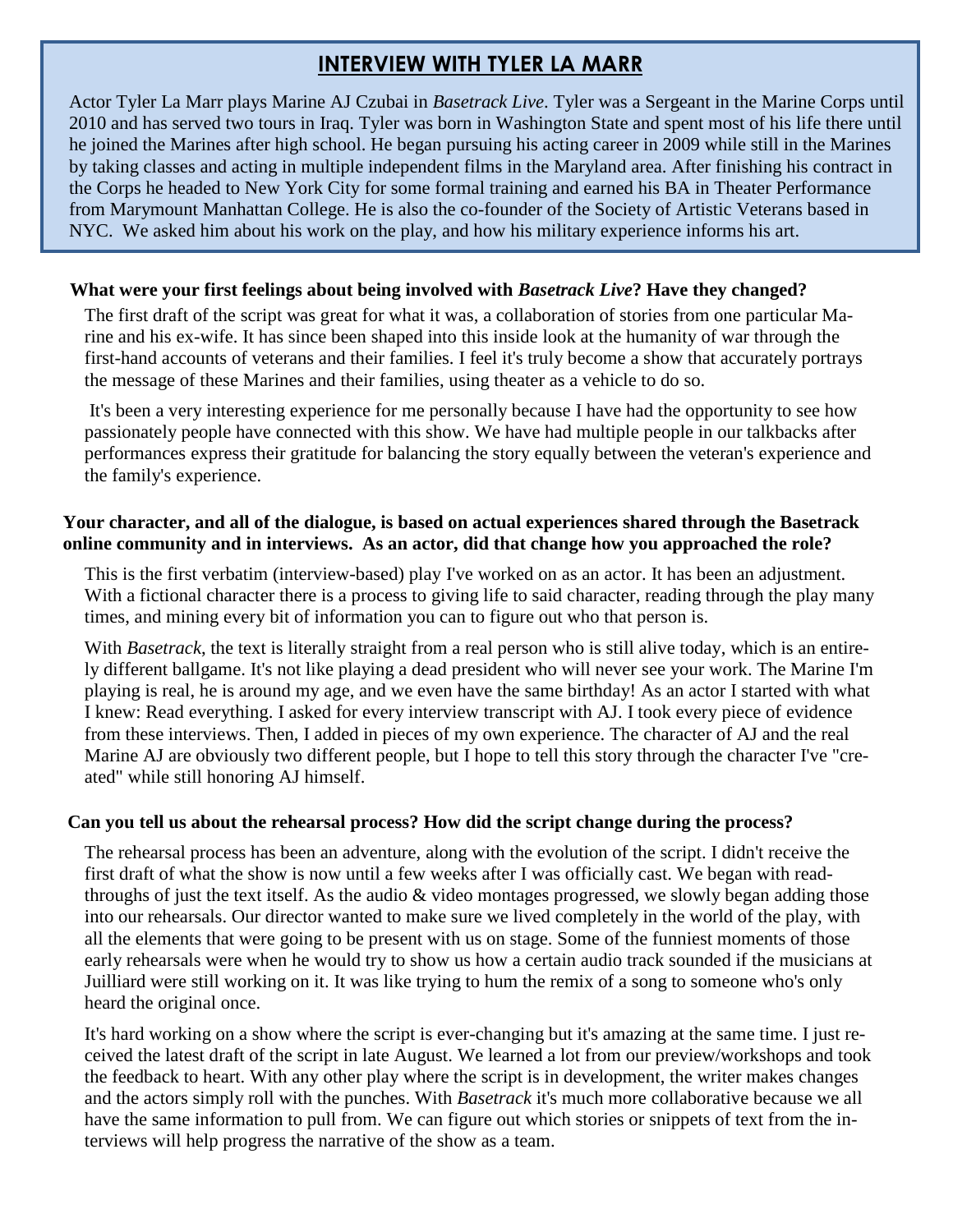#### **You pursued your acting career after 6 years of serving in the Marine Corps. Can you tell us more about that transition, and the links between these two arenas that seem so disconnected?**

I actually started my acting career while I was still active duty in the Marine Corps. I was stationed in Maryland at the time, about a year away from the end of my contract. That's when you start deciding whether or not you'll reenlist. I had an amazing job in the Corps and felt like I truly made a difference in the world but I had to ask myself, what do I want to do for the rest of my life? Ever since I was a kid I've always become immersed in a good story. Whether it's television, film, or theater, everything else just falls away and I get lost in that world. This joy became an escape for me while I was deployed and the world around me didn't make sense. I knew I wanted to be a part of that process and the magic that has been such a big part of my own life.

So, I started taking classes in Baltimore and doing small projects in the area. My plan was to go to LA after leaving the Marines. Luckily, a friend of mine had a cousin in the business and asked if she had any advice for me. It turned out his cousin is not only in the business but is well known for her work on TV and in movies. I didn't think I would hear anything, but she sent an email explaining the ins and outs of the business and recommended I go to New York to get some formal training and build my resume. That was about four years ago. I recently wrote her again, to tell her about this tour and thank her for helping me as an artist just starting out.

In my opinion the arts and the military are two ends of a very long spectrum. At one end you have the arts, which are completely subjective, limitless, and freeing. At the other end you have the military, which is set in its traditions. It's rigid, disciplined, and heroic. Some have argued that the two have nothing in common. I disagree whole-heartedly.

When someone asks me what's OK to say to a veteran, I tell them to ask three things: what branch were they in, what was their job, and where did they serve. That particular person will share as much as they are comfortable with. Most of the time you'll get a whole lot more than you expect. Veterans are storytellers. Whether we were sitting in a swamp in North Carolina or sweltering in the heat in Fallujah, we always had to find ways to entertain ourselves. Someone was always telling a story. The arts are all about storytelling and spreading a message through performance.

What I've found in the arts is an outlet for my own stories, and the ability to tell the stories others have to share. The military gave me the discipline and determination to achieve the goals I've set out for myself, and the opportunity to acquire the education necessary to do so. Veterans have a large stigma attached to them after returning from combat due to the brutal nature of war—and yes, this is a very large issue in the veteran community. However, there are those of us who were lucky enough to come out the other side in one piece looking forward to the next adventure in our lives.